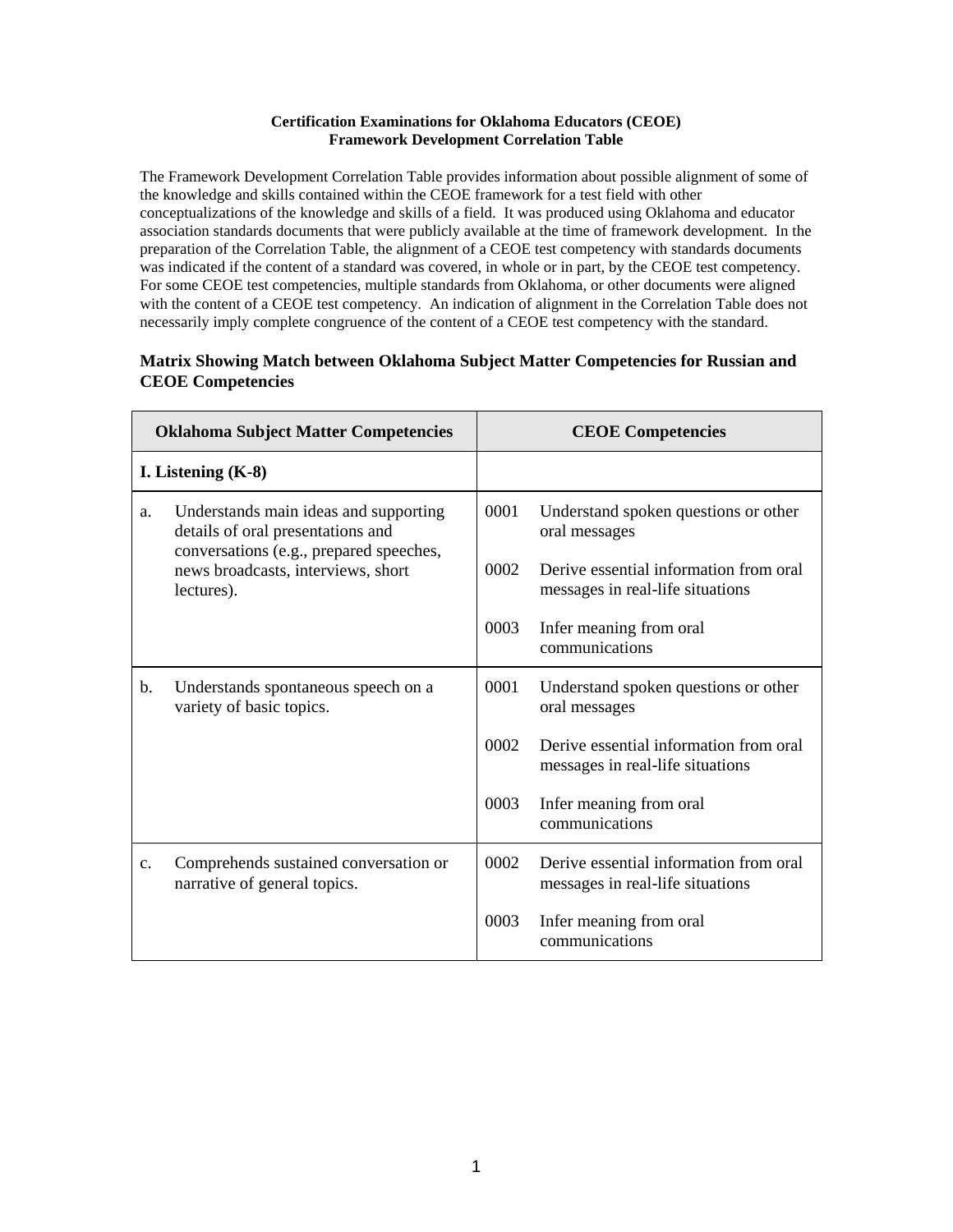| <b>Oklahoma Subject Matter Competencies</b> |                                                                                                                               | <b>CEOE Competencies</b> |                                                                                                                                                                                                                                |  |
|---------------------------------------------|-------------------------------------------------------------------------------------------------------------------------------|--------------------------|--------------------------------------------------------------------------------------------------------------------------------------------------------------------------------------------------------------------------------|--|
| II. Speaking $(K-8)$                        |                                                                                                                               |                          |                                                                                                                                                                                                                                |  |
| a.                                          | Initiates, sustains, and closes a general<br>conversation.                                                                    | 0007                     | Transform sentences or passages in<br>context according to given instructions                                                                                                                                                  |  |
|                                             |                                                                                                                               | 0008                     | Analyze sentences to determine<br>grammatically correct words or phrases<br>to complete them                                                                                                                                   |  |
|                                             |                                                                                                                               | 0014                     | Construct connected oral discourse in<br>Russian that communicates a message<br>effectively and that demonstrates<br>command of a range of vocabulary,<br>idiomatic expressions, and simple and<br>complex language structures |  |
| b.                                          | Narrates and describes events, objects and<br>activities with supporting details.                                             | 0007                     | Transform sentences or passages in<br>context according to given instructions                                                                                                                                                  |  |
|                                             |                                                                                                                               | 0008                     | Analyze sentences to determine<br>grammatically correct words or phrases<br>to complete them                                                                                                                                   |  |
|                                             |                                                                                                                               | 0014                     | Construct connected oral discourse in<br>Russian that communicates a message<br>effectively and that demonstrates<br>command of a range of vocabulary,<br>idiomatic expressions, and simple and<br>complex language structures |  |
| c.                                          | Participates in spontaneous, face-to-face<br>conversation involving more complicated<br>skills and social situations, such as | 0007                     | Transform sentences or passages in<br>context according to given instructions                                                                                                                                                  |  |
|                                             | elaborating, apologizing, and debating.                                                                                       | 0008                     | Analyze sentences to determine<br>grammatically correct words or phrases<br>to complete them                                                                                                                                   |  |
|                                             |                                                                                                                               | 0014                     | Construct connected oral discourse in<br>Russian that communicates a message<br>effectively and that demonstrates<br>command of a range of vocabulary,<br>idiomatic expressions, and simple and<br>complex language structures |  |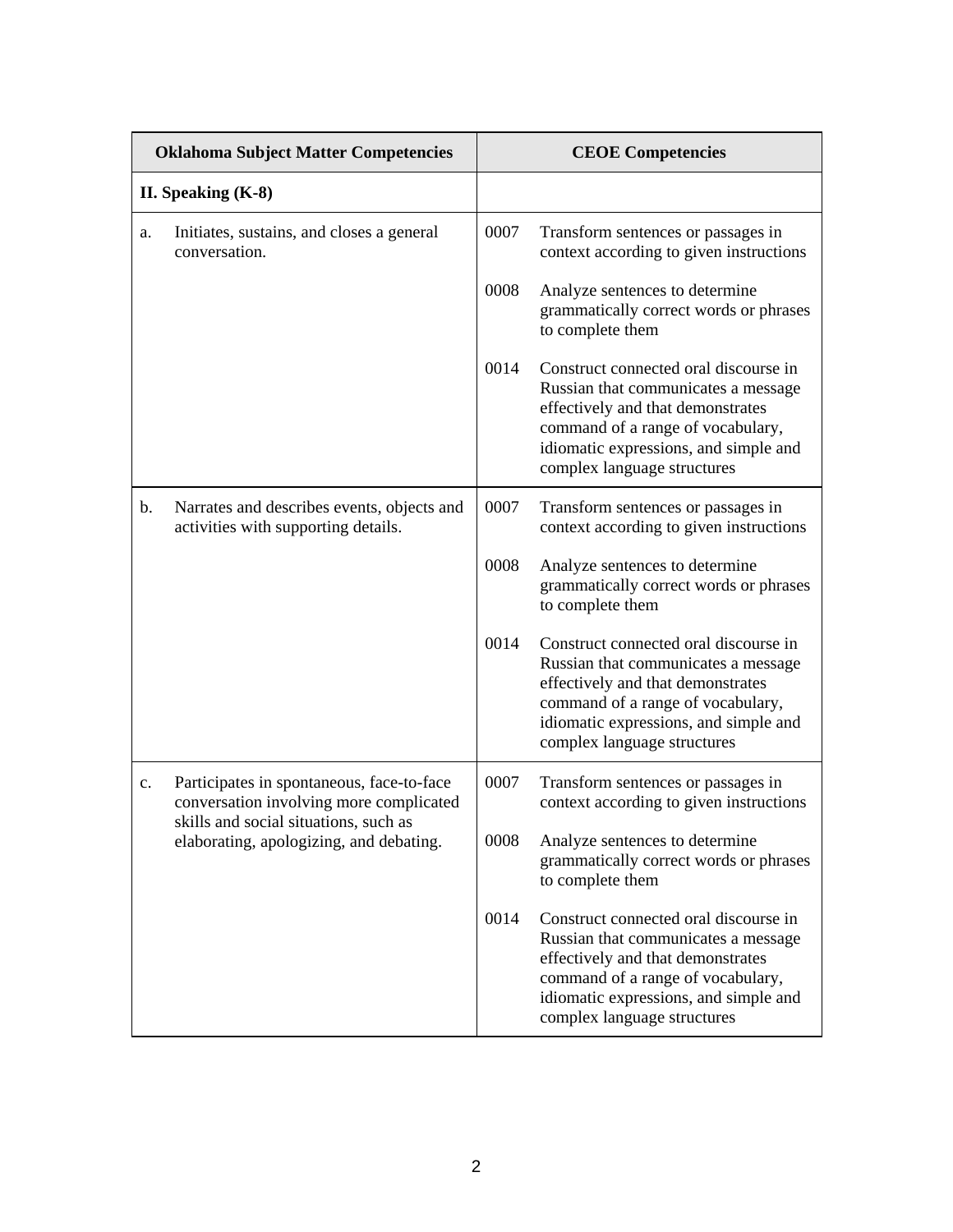| <b>Oklahoma Subject Matter Competencies</b> |                                                                                                                                                                                                                                                       | <b>CEOE Competencies</b>                                                              |                                                                                                                                                                                                                                |  |
|---------------------------------------------|-------------------------------------------------------------------------------------------------------------------------------------------------------------------------------------------------------------------------------------------------------|---------------------------------------------------------------------------------------|--------------------------------------------------------------------------------------------------------------------------------------------------------------------------------------------------------------------------------|--|
| d.                                          | Displays some ability to support opinions,<br>explain in detail, and make assumptions.                                                                                                                                                                | 0007                                                                                  | Transform sentences or passages in<br>context according to given instructions                                                                                                                                                  |  |
|                                             |                                                                                                                                                                                                                                                       | 0008                                                                                  | Analyze sentences to determine<br>grammatically correct words or phrases<br>to complete them                                                                                                                                   |  |
|                                             |                                                                                                                                                                                                                                                       | 0014                                                                                  | Construct connected oral discourse in<br>Russian that communicates a message<br>effectively and that demonstrates<br>command of a range of vocabulary,<br>idiomatic expressions, and simple and<br>complex language structures |  |
| e.                                          | Uses varied strategies, such as<br>paraphrasing or restating, to facilitate<br>communication in the language being                                                                                                                                    | 0007<br>Transform sentences or passages in<br>context according to given instructions |                                                                                                                                                                                                                                |  |
|                                             | studied.                                                                                                                                                                                                                                              | 0008                                                                                  | Analyze sentences to determine<br>grammatically correct words or phrases<br>to complete them                                                                                                                                   |  |
|                                             |                                                                                                                                                                                                                                                       | 0014                                                                                  | Construct connected oral discourse in<br>Russian that communicates a message<br>effectively and that demonstrates<br>command of a range of vocabulary,<br>idiomatic expressions, and simple and<br>complex language structures |  |
|                                             | III. Reading $(K-12)$                                                                                                                                                                                                                                 |                                                                                       |                                                                                                                                                                                                                                |  |
| a.                                          | Reads authentic (from the culture of the<br>language studied) materials, such as<br>selected short stories, poetry and other<br>literary works, articles, personal<br>correspondence and simple technical<br>material written for the general reader. | 0004                                                                                  | Understand the literal content of a<br>variety of authentic materials                                                                                                                                                          |  |
|                                             |                                                                                                                                                                                                                                                       | 0005                                                                                  | Apply skills of inference and<br>interpretation to a variety of authentic<br>materials                                                                                                                                         |  |
| b.                                          | Comprehends facts in authentic (from the<br>culture of the language studied) texts and<br>materials and makes appropriate<br>inferences.                                                                                                              | 0004                                                                                  | Understand the literal content of a<br>variety of authentic materials                                                                                                                                                          |  |
|                                             |                                                                                                                                                                                                                                                       | 0005                                                                                  | Apply skills of inference and<br>interpretation to a variety of authentic<br>materials                                                                                                                                         |  |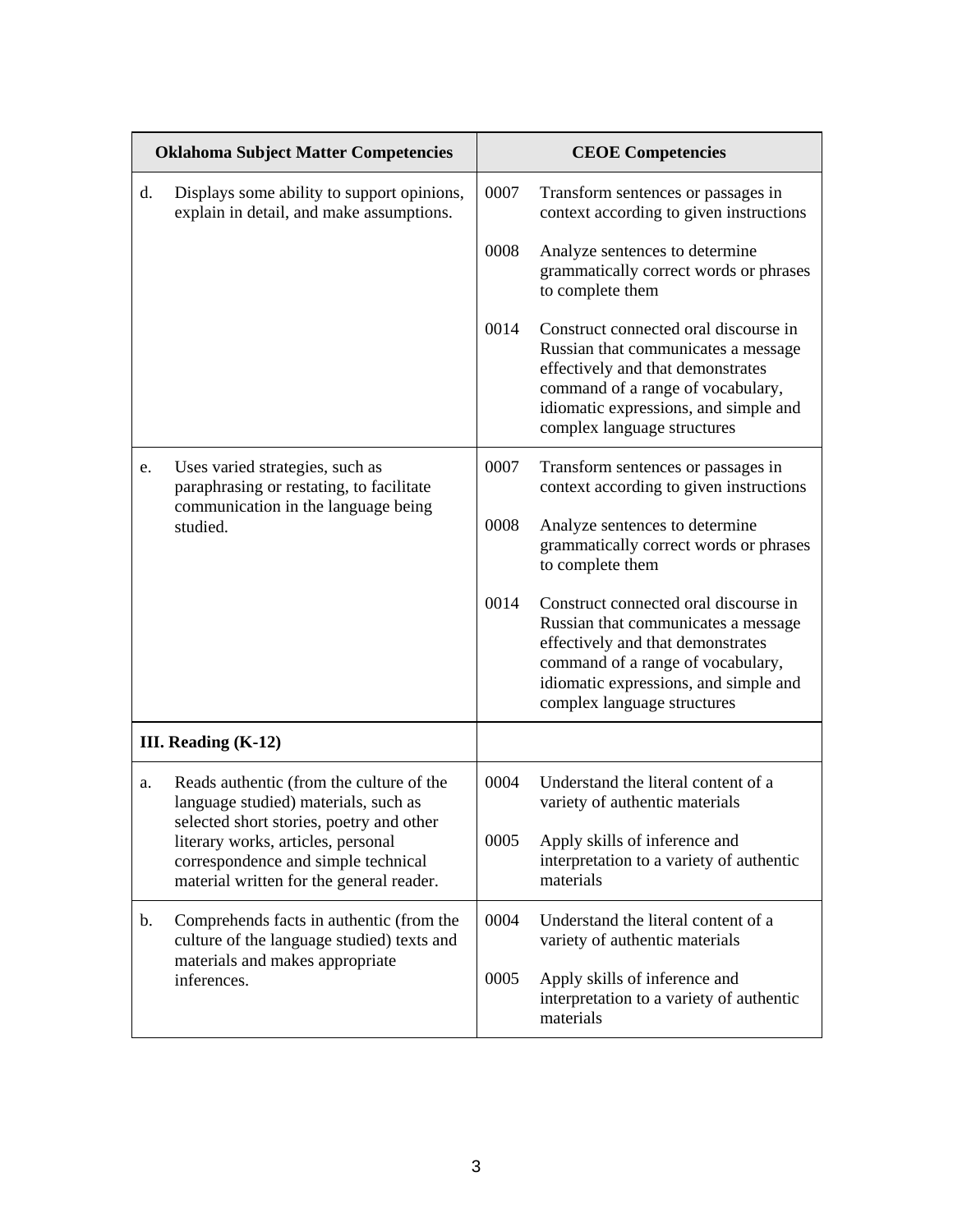|                | <b>Oklahoma Subject Matter Competencies</b>                                                                             |      | <b>CEOE Competencies</b>                                                                                                                                                                                                                                                  |
|----------------|-------------------------------------------------------------------------------------------------------------------------|------|---------------------------------------------------------------------------------------------------------------------------------------------------------------------------------------------------------------------------------------------------------------------------|
| $\mathbf{c}$ . | Comprehends authentic (from the culture<br>of the language studied) communications<br>via various media and technology. | 0004 | Understand the literal content of a<br>variety of authentic materials                                                                                                                                                                                                     |
|                |                                                                                                                         | 0005 | Apply skills of inference and<br>interpretation to a variety of authentic<br>materials                                                                                                                                                                                    |
|                | IV. Writing $(K-8)$                                                                                                     |      |                                                                                                                                                                                                                                                                           |
| a.             | Communicates by writing simple facts and<br>ideas.                                                                      | 0006 | Select words, phrases, or sentences,<br>including idiomatic expressions, to<br>complete passages in Russian                                                                                                                                                               |
|                |                                                                                                                         | 0007 | Transform sentences or passages in<br>context according to given instructions                                                                                                                                                                                             |
|                |                                                                                                                         | 0008 | Analyze sentences to determine<br>grammatically correct words or phrases<br>to complete them                                                                                                                                                                              |
|                |                                                                                                                         | 0009 | Revise written passages to correct<br>errors in structure and syntax that<br>interfere with accurate communication                                                                                                                                                        |
|                |                                                                                                                         | 0013 | Write a well-organized passage in<br>Russian that is appropriate for a given<br>audience and purpose and that<br>communicates a message effectively<br>through use of a range of vocabulary,<br>idiomatic expressions, and simple and<br>complex linguistic constructions |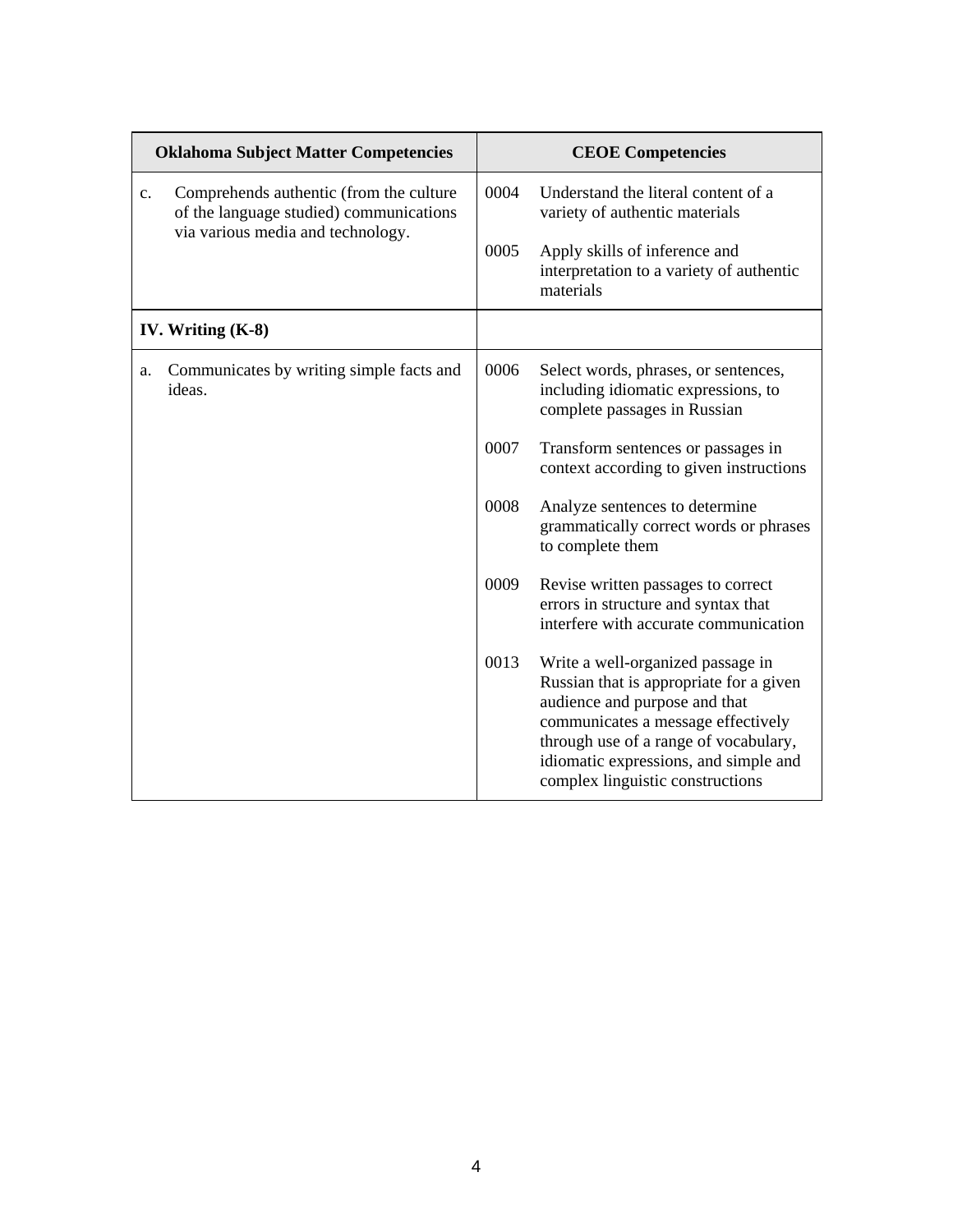| <b>Oklahoma Subject Matter Competencies</b> |                                                               | <b>CEOE Competencies</b> |                                                                                                                                                                                                                                                        |  |
|---------------------------------------------|---------------------------------------------------------------|--------------------------|--------------------------------------------------------------------------------------------------------------------------------------------------------------------------------------------------------------------------------------------------------|--|
| b.                                          | Expresses narratives and descriptions of a<br>factual nature. | 0006                     | Select words, phrases, or sentences,<br>including idiomatic expressions, to<br>complete passages in Russian                                                                                                                                            |  |
|                                             |                                                               | 0007                     | Transform sentences or passages in<br>context according to given instructions                                                                                                                                                                          |  |
|                                             |                                                               | 0008                     | Analyze sentences to determine<br>grammatically correct words or phrases<br>to complete them                                                                                                                                                           |  |
|                                             |                                                               | 0009                     | Revise written passages to correct<br>errors in structure and syntax that<br>interfere with accurate communication                                                                                                                                     |  |
|                                             |                                                               | 0013                     | Write a well-organized passage in<br>Russian that is appropriate for a given<br>audience and purpose and that<br>communicates a message effectively<br>through use of a range of vocabulary,<br>idiomatic expressions, and linguistic<br>constructions |  |
| $\mathbf{c}$ .                              | Writes professional and social<br>correspondence.             | 0006                     | Select words, phrases, or sentences,<br>including idiomatic expressions, to<br>complete passages in Russian                                                                                                                                            |  |
|                                             |                                                               | 0007                     | Transform sentences or passages in<br>context according to given instructions                                                                                                                                                                          |  |
|                                             |                                                               | 0008                     | Analyze sentences to determine<br>grammatically correct words or phrases<br>to complete them                                                                                                                                                           |  |
|                                             |                                                               | 0009                     | Revise written passages to correct<br>errors in structure and syntax that<br>interfere with accurate communication                                                                                                                                     |  |
|                                             |                                                               | 0013                     | Write a well-organized passage in<br>Russian that is appropriate for a given<br>audience and purpose and that<br>communicates a message effectively<br>through use of a range of vocabulary,<br>idiomatic expressions, and linguistic<br>constructions |  |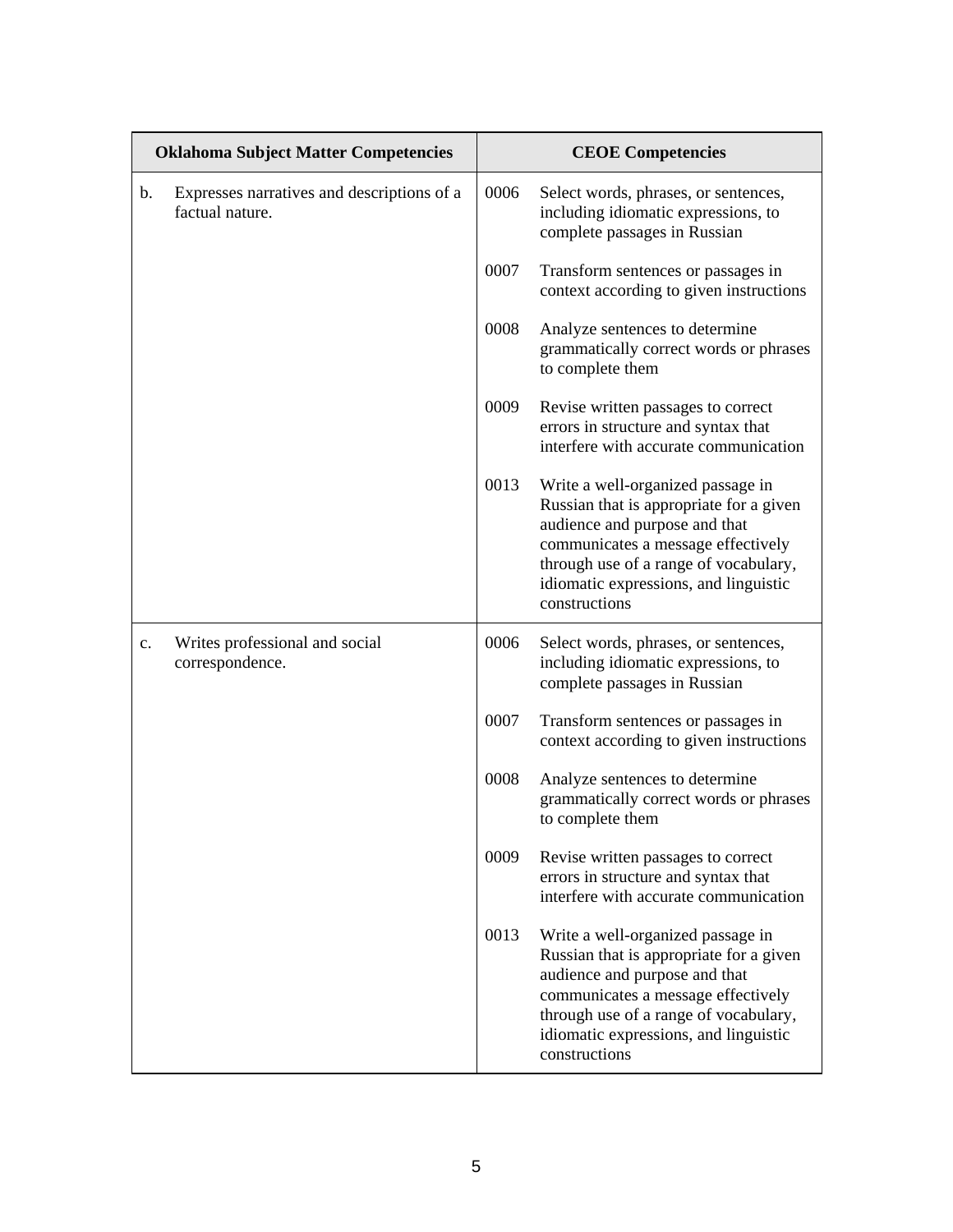| <b>Oklahoma Subject Matter Competencies</b> |                                                                                                | <b>CEOE</b> Competencies |                                                                                                                                                                                                           |
|---------------------------------------------|------------------------------------------------------------------------------------------------|--------------------------|-----------------------------------------------------------------------------------------------------------------------------------------------------------------------------------------------------------|
| $V.$ Culture $(K-12)$                       |                                                                                                |                          |                                                                                                                                                                                                           |
| a.                                          | Is knowledgeable about the products of<br>the culture of the language being taught.            | 0010                     | Historical development, geographic<br>features, and social characteristics of<br>Russian-speaking cultures                                                                                                |
|                                             |                                                                                                | 0011                     | Achievements of Russian-speaking<br>cultures in the areas of literature, the<br>nonliterary arts, science, and<br>technology                                                                              |
| b.                                          | Is knowledgeable about practices of the<br>culture of the language being taught.               | 0010                     | Historical development, geographic<br>features, and social characteristics of<br>Russian-speaking cultures                                                                                                |
|                                             |                                                                                                | 0011                     | Achievements of Russian-speaking<br>cultures in the areas of literature, the<br>nonliterary arts, science, and<br>technology                                                                              |
| $\mathbf{c}$ .                              | Is able to compare and contrast local<br>culture and cultures of the language being<br>taught. | 0010                     | Historical development, geographic<br>features, and social characteristics of<br>Russian-speaking cultures                                                                                                |
|                                             |                                                                                                | 0011                     | Achievements of Russian-speaking<br>cultures in the areas of literature, the<br>nonliterary arts, science, and<br>technology                                                                              |
| VI. Second Language Acquisition (K-12)      |                                                                                                |                          |                                                                                                                                                                                                           |
| a.                                          | Is knowledgeable about first language<br>development and its relation to second                | 0012                     | Understand the process of language<br>acquisition                                                                                                                                                         |
|                                             | language learning.                                                                             | 0001                     | (OPTE) The teacher understands how<br>students learn and develop and can<br>provide learning opportunities that<br>support their intellectual, social, and<br>physical development at all grade<br>levels |